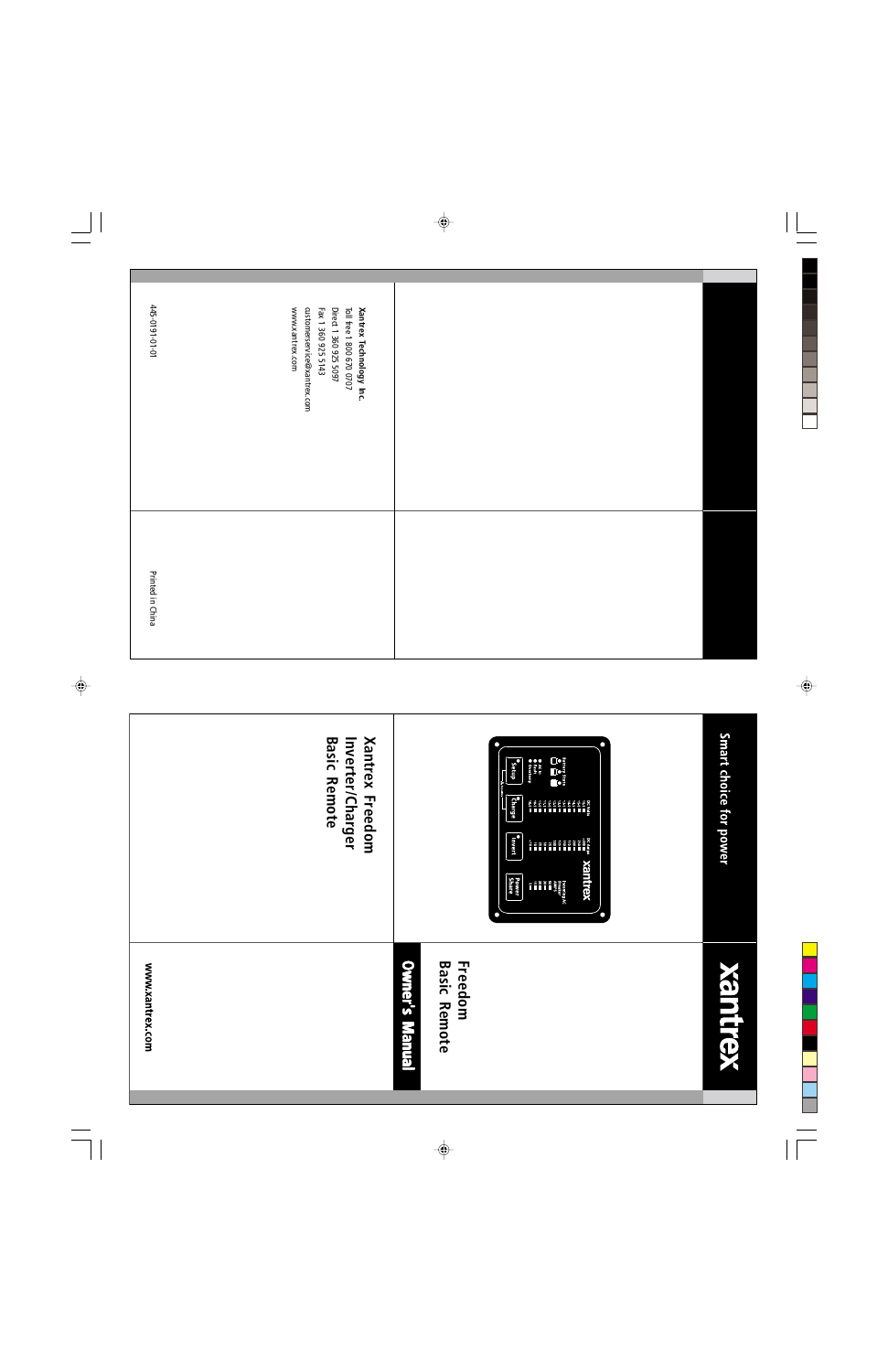# **Remote Control Panel**

| Setup                        | <b>Battery State</b><br>ŀ<br><b>Fault</b><br><b>ACID</b><br>Overtemp<br>¢<br>ì                                      |
|------------------------------|---------------------------------------------------------------------------------------------------------------------|
| A Equalize<br><b>Charge</b>  | DC Volts<br>$-0.01$<br>$-0.11$<br>8 12 12<br>11 12 11<br>13.5<br>0°PL<br>14.5<br>0°51<br>10.5<br>15.5               |
| nvert                        | $-300$<br>DC Amps<br>250<br>$\frac{1}{2}$<br>200<br>GS1<br>$\overline{175}$<br>125<br>ğ<br>50<br>Ğ.<br>25<br>$-101$ |
| <b>Share</b><br><b>Power</b> | Xeluite)<br>105<br>$\frac{30}{20}$<br>Ë<br>Breaker<br>AMPS<br>ncoming AC<br>÷.                                      |
|                              |                                                                                                                     |

- Control your Xantrex Freedom Inverter/Charge
- DC system monitoring of DC Volts, Battery Charger output current, Inverter input current and Battery State
- Adjustable features of Power Share Battery Type and Idle Mode
- Additional features on Freedom 458 and Marine Series include Battery settings
- Capacity setting
- Easy to install

## **Manual Contents**

|  | Оверація (1975) — 1974 — 1985 — 1986 — 1987 — 1988 — 1988 — 1988 — 1988 — 1988 — 1988 — 1988 — 1988 |  |
|--|-----------------------------------------------------------------------------------------------------|--|
|  |                                                                                                     |  |

### Notice of Copyright

International. All rights reserved.  $X$ antrex Freedom Inverter/Charger Basic Remote © December 2003 Xantrex

#### **Disclaimer**

UNLESS SPECIFICALLY AGREED TO IN WRITING, XANTREX TECHNOLOGY INC ("XANTREX"

SUITABILITY OF ANY TECHNICAL OR OTHER INFORMATION PROVIDED IN ITS  $\mathbf{e}$ MANUALS OR OTHER DOCUMENTATION MAKES NO WARRANTY AS TO THE ACCURACY, SUFFICIENCY OR

SUCH INFORMATION WILL BE ENTIRELY AT THE USER'S RISK MIGHT ARISE OUT OF THE USE OF SUCH INFORMATION. THE USE OF ANY WHETHER DIRECT, INDIRECT, CONSEQUENTIAL OR INCIDENTAL, WHICH ASSUMES NO RESPONSIBILITY OR LIABILITY FOR LOSS OR DAMAGE

Date and Revision December 2003, Revision A Part Number 445-0191-01

Contact Information Web: www.xantrex.com Email: customerservice@xantrex.com Phone: 1-800-670-0707 (toll free) 1-360-925-5097 (direct)

 $Fax: 1-360-925-5143$ 

## Limited Warranty

#### Exclusions

Limited Warranty. Some states and provinces do not allow limitations or exclusions on implied warranties or on the duration of<br>an implied warranty or on the limitation or exclusion of incidental or consequential damages, s may vary from state to state or province to province. exclusion(s) may not apply to you. This Limited Warranty gives you specific legal rights. You may have other rights which lf this product is a consumer product, federal law does not allow an exclusion of implied warranties. To the extent you are<br>entitled to implied warranties under federal law, to the extent permitted by applicable law they a

### Warning: Limitations On Use

makes no warranty or representation in connection with any use of the product for such purposes Please refer to your product user manual for limitations on uses of the product. Specifically, please note that the Xantrex<br>Freedom Inverter/Charger Remote Control Panel is not intended for use in connection with iffe supp

### Return Material Authorization Policy

are shipped collect, or if they are shipped to the wrong location. factory "Ship To" address. Products must also be shipped prepaid. Product shipments will be refused and returned at your<br>expense if they are unauthorized, returned without an RMA number clearly marked on the outside of the Before returning a product directly to Xantrex you must obtain a Return Material Authorization (RMA) number and the correct

Aiddns When you contact Xantrex to obtain service, please have your instruction manual ready for reference and be prepared to

- The serial number of your product
- Information about the installation and use of the unit
- Information about the failure and/or reason for the return
- A copy of your dated proof of purchase

#### Return Procedure

- due to improper packaging.<br>Include the following: Package the unit safely, preferably using the original box and packing materials. Please ensure that your product is<br>shipped fully insured in the original packaging or equivalent. This warranty will not apply where the pro
- $\overline{v}$
- The RMA number supplied by Xantrex Technology Inc. clearly marked on the outside of the box<br>A return address where the unit can be shipped. Post office boxes are not acceptable.
- A contact telephone number where you can be reached during work hours
- A brief description of the problem
- Ship the unit prepaid to the address provided by your Xantrex customer service representative

## If you are returning a product from outside of the USA or Canada

In addition to the above, you MUST include return freight funds and are fully responsible for all documents, duties, tariffs, and alsodar

the product or presenting the unit to verify any return procedures that may apply to that particular facility If you are returning a product to a Xantrex Authorized Service Center (ASC)<br>A Xantrexreturn material authorization (RMA) number is not required. However, you must contact the ASC prior to returning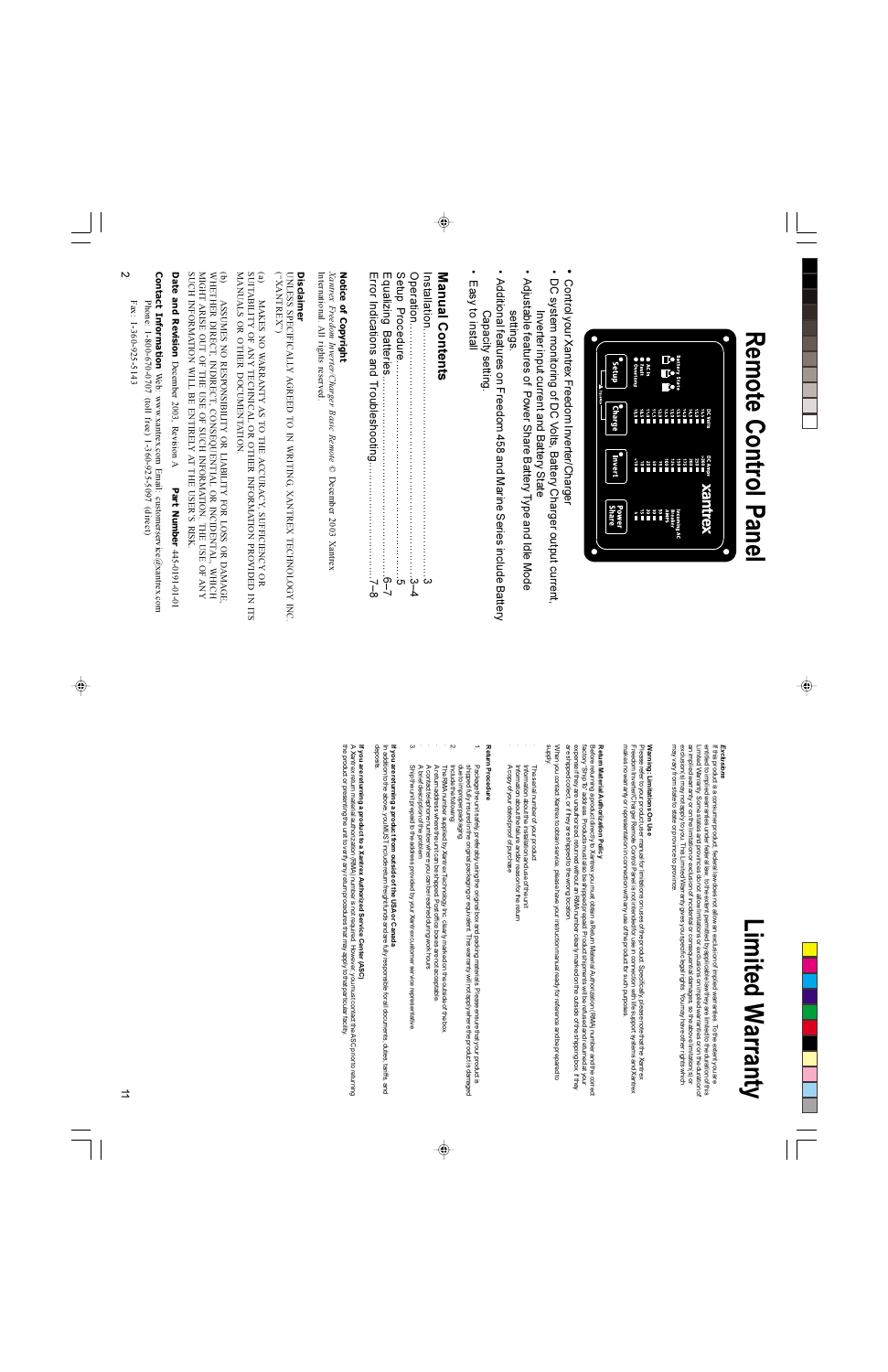## imited Warranty.

## What does this warranty cover?

This Limied Warranty is provided by Xantrex Technology, Inc. ("Xantrex") and covers defects in workmanship and materials<br>in your Xantrex Freedom Inverter/Charger Remote Control Panel. This warranty lasts for a Warranty Per from the date of purchase at point of sale to you, the original end user customer.

This Limited Warranty is transferable to subsequent owners but only for the unexpired portion of the Warranty Period

#### What will Xantrex do?

that it is covered by this Limited Warranty. defect within the Warranty Period, and provided that Xantrex through inspection establishes the existence of such a defect and Xantrex will, at its option, repair or replace the defective product free of charge, provided that you notify Xantrex of the product

from repaired products become the property of Xantrex. days from the date of the return shipment to the customer, whichever is greater. All replaced products and all parts removed products. Xantrex reserves the right to use parts or products of original or improved design in the repair or replacement. If Xantrex repairs or replaces a product, its warranty continues for the remaining portion of the original Warranty Period or 90 Xantrex will, at its option, use new and/or reconditioned parts in performing warranty repair and building replacement

and Canada Contact Xantrex Customer Service for details on freight policy for return shipments outside of the contiguous United States selected non-expedited surface freight within the contiguous United States and Canada. Alaska and Hawaii are excluded Xantrex covers both parts and labor necessary to repair the product, and return shipment to the customer via a Xantrex-

#### How do you get service?

merchant, or the merchant is unable to provide service, contact Xantrex directly at:<br>Phone: 1-800\_670-0707 (toll free in North America), 1-360-925-5097 (direct)<br>Phone: 1-800\_670-0707 (toll free in North America), 1-360-925 If your product requires troubleshooting or warranty service, contact your merchant. If you are unable to contact your **Fax: 1-360-925-5143** 

Email: customerservice@xantrex.com

Web site to see if your product can be repaired at one of these facilities manual. For some products, Xantrex maintains a network of regional Authorized Service Centers. Call Xantrex or check our Direct returns may be performed according to the Xantrex Return Material Authorization Policy described in your product

disassembled or modified without prior written authorization by Xantrex. In ary warranty claim, dated proof of purchase must accompany the product and the product must not have been

Proof of purchase may be in any one of the following forms:

- The dated purchase receipt from the original purchase of the product at point of sale to the end user, or
- The dated dealer invoice or purchase receipt showing original equipment manufacturer (OEM) status, or
- The dated invoice or purchase receipt showing the product exchanged under warranty

### What does this warranty not cover?

any defect in or damage to: troubleshooting of the customer's electrical systems. This warranty does not apply to and Xantrex will not be responsible for This Limited Warranty does not cover normal wear and tear of the product or costs related to the removal, installation, or

- உ the product if it has been misused, neglected, improperly installed, physically damaged or altered, either internally or externally, or damaged from improper use or use in an unsuitable environment;
- ੁ that creates operating conditions beyond the maximum or minimum limits listed in the Xantrex product the product if it has been subjected to fire, water, generalized corrosion, biological infestations, or input voltage
- ತ್ತ ರ the product if it is used as a component part of a product expressly warranted by another manufacturer; specifications including high input voltage from generators and lightning strikes.
- the product if its original identification (trade-mark, serial number) markings have been defaced, altered, or

#### Disclaimer

Product

THIS LIMITED WARRANTY IS THE SOLE AND EXCLUSIVE WARRANTY PROVIDED BY XANTFIEX IN CONNECTION<br>CONDITIONS GUARANTEES, REPRESENTATIONS OBLIGATIONS AND LIABILITIES, EXPRESSIOR MALIED,<br>STATUTORY OR OTHERWISE IN CONNECTION WITH T STIPULATED UNDER THIS LIMITED WARRANTY UNDER APPLICABLE LAVY TO APPLY TO THE PRODUCT SHALL BE LIMITED IN DURATION TO THE PERIOD

PROPERTY, AY FREX ON THE CHING TO ANY ANDERED CONSERING THO AND ANY LOGS OR DAMAGE TO THING TO A PROPERTY, ANY THAT THIS LINE OF THING ANY ARGED TO THING THAT THE THING A PARA ARGED TO THING THAT THE THING A PARA ARGED TO IN NO ENTIMATE SANTER BELIABLE FOR ANY SPECIAL, DIRECT, INDIRECT, INCIDENTAL OR CONSEQUENT ABUSE, OR THE INCORRECT INSTALLATION, INTEGRATION OR OPERATION OF THE PRODUCT TIAL DAMAGES, LOSSES, COSTS OR EXPENSES HOWEVER ARISING WHETHER IN CONTRACT OR TORT

#### Introduction

"458" or "458 Series" will refer to both the Freedom 458 Series Inverter Charger and the Freedom Marine Series Inverter/Charger In this manual, "Freedom" will refer to the Freedom Inverter/Charger while Congratulations! You have purchased a powerful electronic instrument In order to understand, use, and install it, PLEASE read this manual.

#### nstallation

owner's manual for position details. The Freedom Remote may be SONITCH (jumper) on the inverter must be in the Off position. Refer to the Charger. Secure the Remote Control Panel using the supplied screws the data cable into the Freedom Remote and the Freedom Inverter/ from AC and DC wires will mininize the potential for interference. Plug data cable from the remote to the inverter. Routing the data cable away an appropriate location using the mounting template supplied. Route the mounted up to 50 feet from the Freedom Inverter/Charger. Cut a hole in may have power applied to it. If using a 458 Series, the AUXILIARY During installation of the Freedom Remote, the Freedom Inverter/Charger

# **Power Up Indications and Default Values**

communications seconds, while the remote and the Freedom Inverter/Charger establish When power is first applied to the remote, there is a delay of up to four

| 5                    | Indication    | <b>Meaning</b>                                                                  |
|----------------------|---------------|---------------------------------------------------------------------------------|
| <b>BATTERY STATE</b> |               | Assumed battery state (will take approx.<br>10 Hindres to reflect actual value) |
| 상송                   | S             | If external AC Power is available                                               |
| O FAULT              | $\Omega$      | If operation is normal                                                          |
| O OVERTEMP           | $\frac{1}{2}$ | If operation is normal                                                          |
| ≯сндве               | S             | Freedom charging                                                                |
| O INVERT             | σĦ            | Invert function Off                                                             |

## Normal Operation Indications

The Freedom Remote shows AC IN (status), DC VOLTS, DC AMPS

setting plus CHARGE, INVERT and BATTERY STATE. The display is (charger or inverter current), and INCOMING AC BREAKER AMPS

updated once per second.

## Normal Operation Mode: Controls

buttons are used is connected to a charged battery or external AC power. The following The remote comes On automatically when the Freedom Inverter/Charger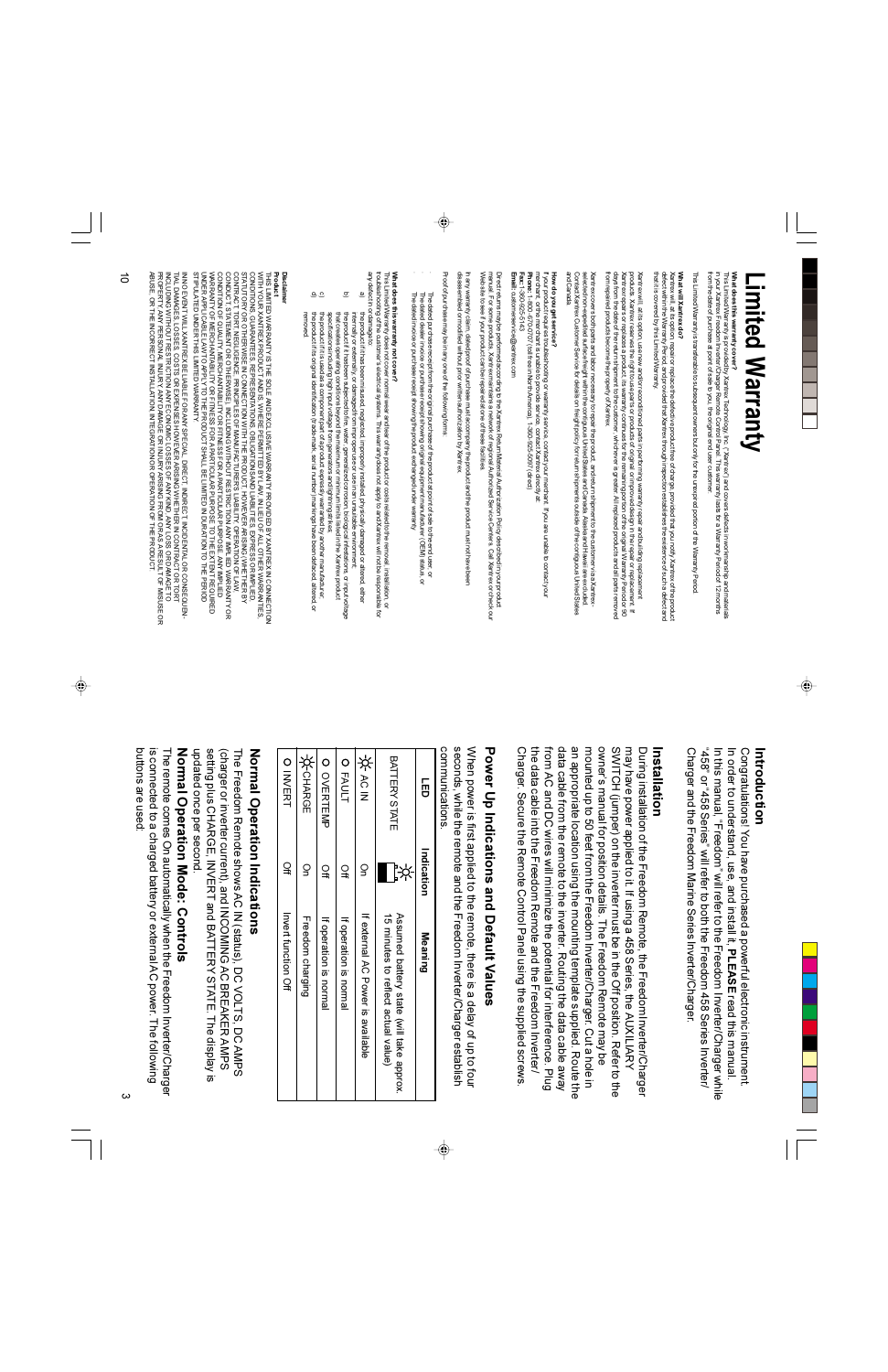| TIP: To avoid the risk of discharging your batteries if external power<br>Idle mode is explained in the SETUP section. OPERATING<br>power to be removed to begin inverting. When there is no external AC<br>VNPu external AC power is present (AC IN LED On) and the INVERT<br>power, a blinking green LED indicates the inverter is in the Idle Mode<br>LED is blinking green, the inverter is in standby, waiting for external AC<br>external AC power is detected. OPERATING TIP: Leaving the charger<br>ON helps to assure a full battery.<br>۰<br><b>CHARGE</b><br>INVERT | charger is Off. Charging automatically begins when<br>When the CHARGE LED is On (solid green), the Battery<br>Charger is On and charging. When the LED is Off, the<br>Inverter is inverting (making AC power from the DC battery<br>source). Nhen the INVERT LED is Off, the inverter is Off<br>When the INVERT LED is On (solid green), the Freedom |                 |                 |                    |
|--------------------------------------------------------------------------------------------------------------------------------------------------------------------------------------------------------------------------------------------------------------------------------------------------------------------------------------------------------------------------------------------------------------------------------------------------------------------------------------------------------------------------------------------------------------------------------|------------------------------------------------------------------------------------------------------------------------------------------------------------------------------------------------------------------------------------------------------------------------------------------------------------------------------------------------------|-----------------|-----------------|--------------------|
| fails, leave the inverter OFF when leaving the boat or RV unattended                                                                                                                                                                                                                                                                                                                                                                                                                                                                                                           |                                                                                                                                                                                                                                                                                                                                                      |                 |                 |                    |
| <b>POWER</b>                                                                                                                                                                                                                                                                                                                                                                                                                                                                                                                                                                   | Before you plug into an external AC source, note the                                                                                                                                                                                                                                                                                                 |                 |                 |                    |
| <b>SHARE</b>                                                                                                                                                                                                                                                                                                                                                                                                                                                                                                                                                                   | preaker size: Press POWER SHARE intil the appropriate                                                                                                                                                                                                                                                                                                |                 |                 |                    |
|                                                                                                                                                                                                                                                                                                                                                                                                                                                                                                                                                                                |                                                                                                                                                                                                                                                                                                                                                      |                 |                 |                    |
| SHARE until the 30 and "INCOMING AC BREAKER" LED is OX                                                                                                                                                                                                                                                                                                                                                                                                                                                                                                                         | "INCOMING AC BREAKER" LED is On. For example, to                                                                                                                                                                                                                                                                                                     |                 |                 |                    |
| causing the batteries to require more time to become fully charged.<br>PONCER SHARE feature to a lower setting may limit charger output,                                                                                                                                                                                                                                                                                                                                                                                                                                       | plug into a 30 ampere external AC power source, press POWER                                                                                                                                                                                                                                                                                          |                 |                 |                    |
| charger. If the total AC load is larger than the AC power available, the<br>PONNER SHARE limits the amount of external AC current used by the                                                                                                                                                                                                                                                                                                                                                                                                                                  | <b>OPERATING TIP: If the breaker trips, reduce this setting.</b> Setting the                                                                                                                                                                                                                                                                         |                 |                 |                    |
| the total AC load<br>setting to reduce AC power consumption by the charger, thus reducing                                                                                                                                                                                                                                                                                                                                                                                                                                                                                      | external AC circuit breakers may trip. Select a lower POWER SHARE                                                                                                                                                                                                                                                                                    |                 |                 |                    |
| table shows the effective power share for a Freedom Inverter/Charger with<br>the settings that the inverter/charger supports are allowed. The following<br>a serial number less than 100,000.<br>Available POWER SHARE settings vary by inverter/charger model. Only                                                                                                                                                                                                                                                                                                           |                                                                                                                                                                                                                                                                                                                                                      |                 |                 |                    |
| REMOTE POWER SHARE USED BY FREEDOM (SN < 100,000)                                                                                                                                                                                                                                                                                                                                                                                                                                                                                                                              |                                                                                                                                                                                                                                                                                                                                                      |                 |                 |                    |
| <b>POWER</b><br>MODEL:                                                                                                                                                                                                                                                                                                                                                                                                                                                                                                                                                         | 그                                                                                                                                                                                                                                                                                                                                                    | E20             | <b>F25</b>      | 525                |
| <b>SHARE</b><br>g<br>Šk                                                                                                                                                                                                                                                                                                                                                                                                                                                                                                                                                        | 000'001<br>⋚                                                                                                                                                                                                                                                                                                                                         | 66902<br>KA     | 10802<br>오<br>귀 | $\ge$ 70807<br>ロカロ |
| δg                                                                                                                                                                                                                                                                                                                                                                                                                                                                                                                                                                             | ဗိ                                                                                                                                                                                                                                                                                                                                                   | ဗ္ဓ             | KA              | $\leq$             |
| 2O<br>ς,                                                                                                                                                                                                                                                                                                                                                                                                                                                                                                                                                                       | SO<br>$\vec{5}$                                                                                                                                                                                                                                                                                                                                      | 2O<br>$\vec{5}$ | g<br>ပ္ပ        | ဗိ<br>δ            |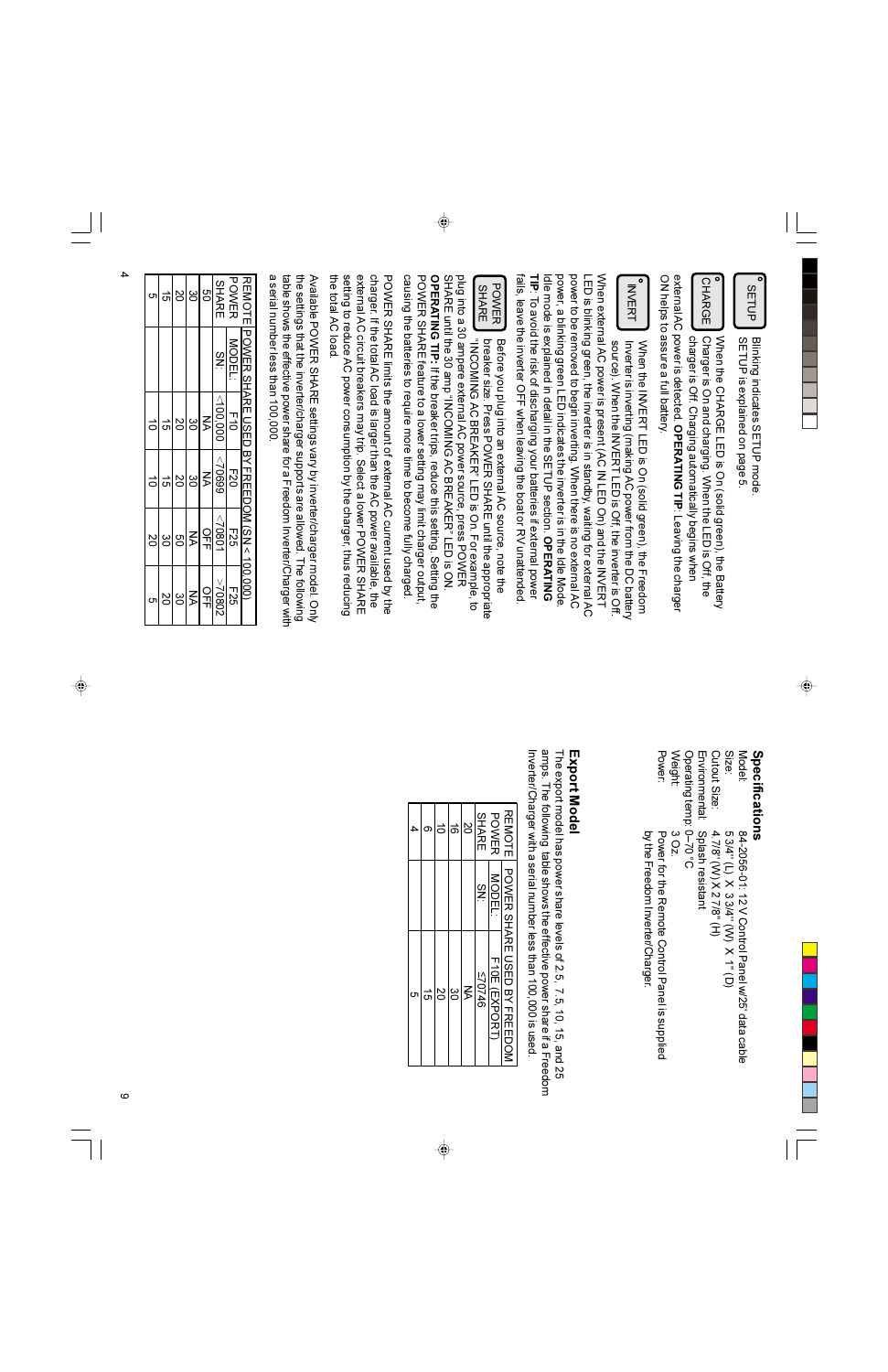| <b>LED Indication</b>                                      | lFault LED | <b>Error Detected</b>                                              | <b>Possible Solution</b>                                                  |
|------------------------------------------------------------|------------|--------------------------------------------------------------------|---------------------------------------------------------------------------|
| <b>OVERTEMP On</b>                                         | <b>OFF</b> | Over-temperature shutdown.                                         | Increase air circulation and allow to cool.                               |
| -ඊ-<br><b>BATTERY STATE</b><br>Empty blinking              | <b>ON</b>  | Low Battery Shutdown.<br>(too low to continue inverting)           | Charge batteries.                                                         |
| <b>BATTERY STATE</b><br>Empty On                           | ON         | Battery Overload.<br>(excessive ripple voltage during charge)      | Select lowest Power Share setting. Turn off<br>DC Loads. Restart Charger. |
| 15.5 VDC blinking<br>$(31.0 \, \text{VDC}$ in 24 V system) | <b>ON</b>  | High battery shutdown.                                             | Check other charging sources connected to<br>the battery.                 |
| <b>AC IN blinking</b>                                      | <b>ON</b>  | AC Backfeed<br>(external AC power detected at inverter<br>output). | Disconnect Incoming AC power and correct<br>wiring.                       |
| <b>INVERT</b> blinking                                     | <b>ON</b>  | Inverter overload<br>(too much AC load on inverter).               | Reduce AC load on inverter. Reset by pressing<br>INVERT Off and On.       |
| <b>CHARGE blinking</b>                                     | <b>ON</b>  | Charger overload<br>(Battery voltage too low to charge).           | Check batteries. Turn Off all DC loads.<br>Restart charger.               |

NOTE: For error conditions not shown above, disconnect Freedom Remote Control Panel for 30 seconds, verify that phone cable is plugged in at remote and inverter/charger and verify that batteries are above 10 VDC. If condition presists, disconnect incoming AC power from inverter/charger and remove positive battery lead for 30 seconds.



#### Setup Mode

SET TYPE) to select SETUP features. Refer to the following template seconds until the LED blinks. The Freedom Remote is connected to a Enter the SETUP mode by pressing and holding (SETUP) for five critical setup settings. **OPERATING TIP:** Battery type and Battery Capacity are the most 458 Series if at least one DC VOLTS LED is On. After five seconds of mode. Use the Freedom Remote buttons (SET AHRS) (SET IDLE) or no activity, the Freedom Remote automatically exits from the SETUP

Default: Freedom: 4 watts, 458 Series: 5 watts

 $\infty$